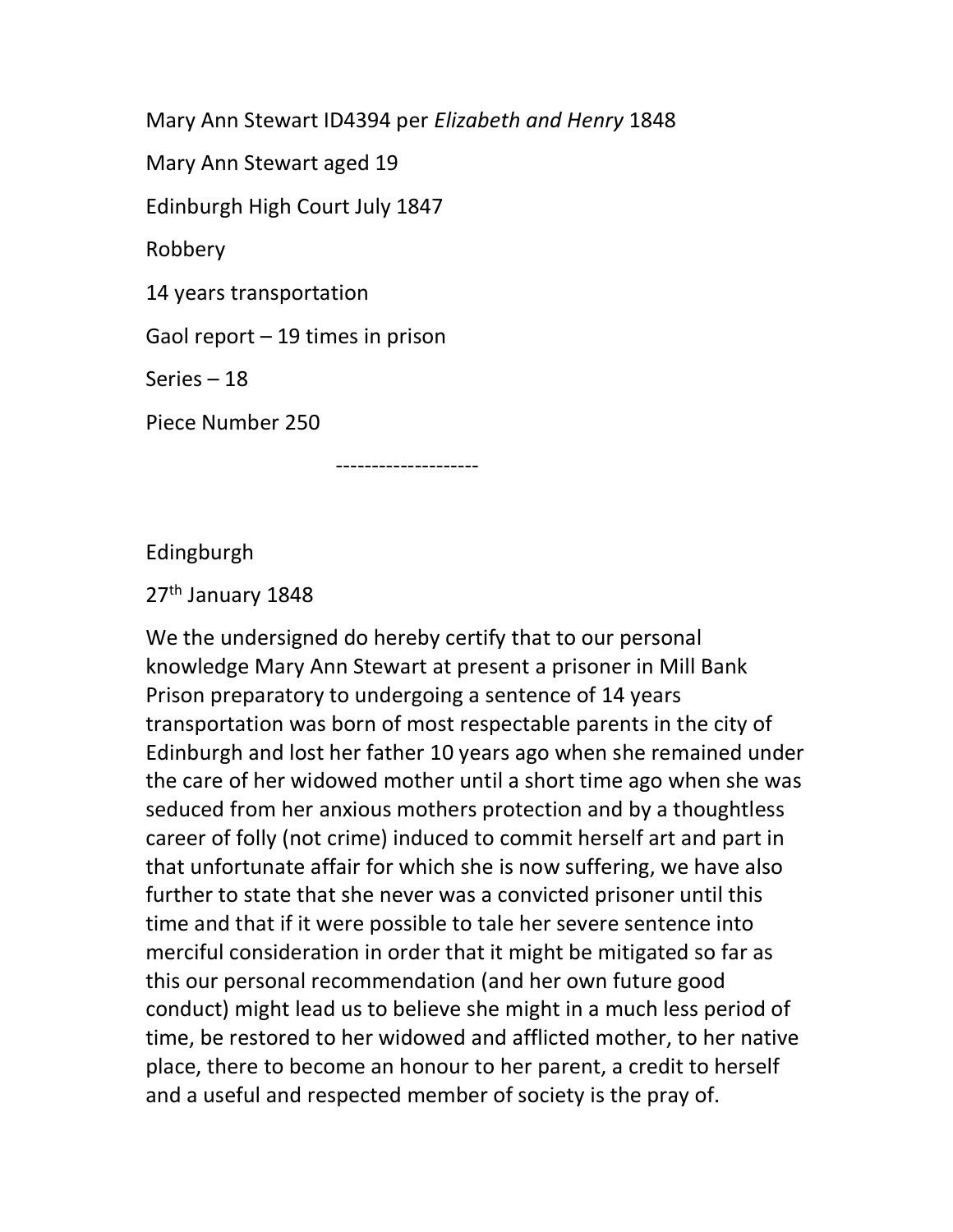| Daniel Kennedy |
|----------------|
|                |

8 Nicolson Square

Edinburgh

Book Agent

F C Gavin

Owen Stewart

3 Nelson Street

Slater

-----------------------------

Unto the Right Honourable the Secretary of State for the Home Department

The Petition of Mrs E Stewart , 68 East Cross Causway, Edinburgh

Humbly Sheweth

That Mary Ann Stewart the Petitioners daughter and only relative alive received a sentence from the High Court of Justiciary of transportation for 14 years for being a accessory to a robbery committed by a young man about nine months ago, that two or three days before the crime was committed Mary got her arm bone fractured so that she was in no condition to take any active part in such an offence.

That she is in Mill Bank Prison, that your Lordship is respectfully referred to the Testimonial herewith sent in favour of the convict.

May it please your Lordship to recommend this case to her majesty's favourable consideration and obtain authority to retain the Petitions daughter in this country.